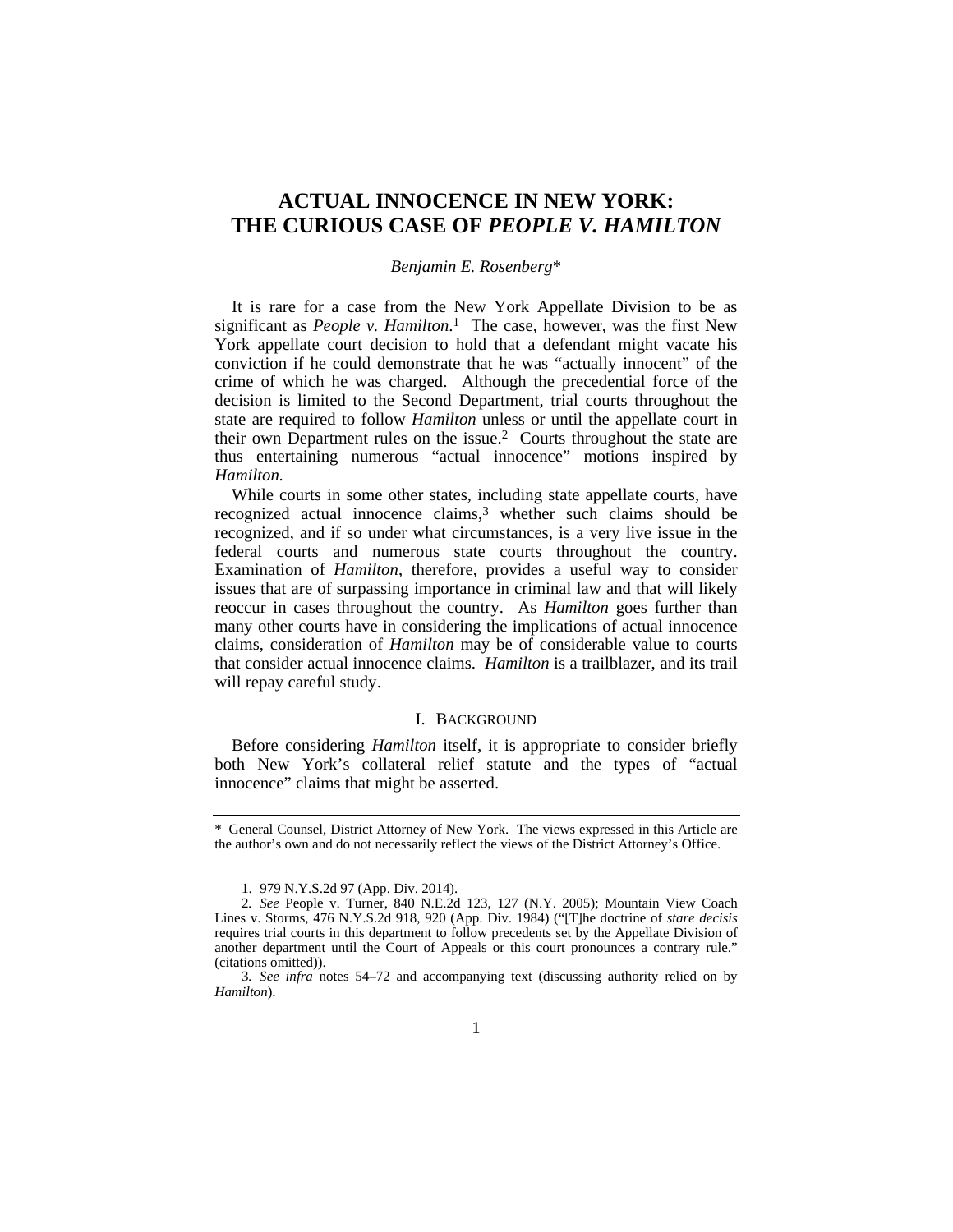# *A. New York's Collateral Relief Statute, CPL Section 440.10*

Section 440.10 of New York's Criminal Procedural Law (CPL), like its federal counterparts, 28 U.S.C. §§ 2254 and 2255, sets forth certain grounds on which a convicted defendant may collaterally attack her conviction. Most of the grounds are well articulated and relatively narrow. Section  $440.10(1)(a)$ , for example, permits a collateral attack if it can be shown that the court in which the defendant was convicted did not have jurisdiction.4 Other sections provide for collateral attack if the judgment of conviction was obtained by duress or fraud,<sup>5</sup> if the prosecutor presented material evidence at the trial that he knew to be false,<sup>6</sup> or if material evidence presented at the trial was "procured in violation of the defendant's" constitutional rights.7

Of particular importance to an evaluation of *Hamilton* is section  $440.10(1)(g)$ , which provides that a convicted defendant may collaterally attack her conviction on the ground that she has discovered powerful evidence that if known to the jury would likely have affected the outcome, and that could not have been discovered earlier even if the defendant had exercised due diligence.8 Claims under this section are colloquially known as "newly discovered evidence" claims.

Section 440.10(1)(h) is also especially important for *Hamilton*. That section provides that a defendant may seek vacatur of her conviction if it is established that the defendant's judgment of conviction "was obtained in violation of a right of the defendant under the [New York or federal constitutions]."9 Until last year, that section had been used to challenge convictions where a defendant's right to, for example, adequate counsel,  $^{10}$ or the disclosure of exculpatory information,<sup>11</sup> had allegedly been violated. It thus complemented CPL section 440.10(1)(d), which, as noted above, addressed constitutional defects that led to particular evidence being adduced at a trial.<sup>12</sup> Section 440.10(1)(h) addressed constitutional defects that affected the trial but were not tied to particular pieces of evidence at the trial. As seen below, *Hamilton* vastly expanded the scope of section 440.10(1)(h).

In addition to the grounds for relief, section 440.10 also sets forth certain procedural requirements for collateral attack. Section 440.10(2) provides that the court *must* deny a collateral attack if the issue raised had been raised and rejected on the direct appeal of the conviction, if the appeal was pending and might decide the issue, or if the defendant failed to raise the

<sup>4</sup>*. See* N.Y. CRIM. PROC. LAW § 440.10(1)(a) (McKinney 2005).

<sup>5</sup>*. See id.* § 440.10(1)(b).

<sup>6</sup>*. See id*. § 440.10(1)(c).

<sup>7</sup>*. See id*. § 440.10(1)(d). The statute specifies other grounds for collateral attack, see generally *id*. § 440.10(1)(e), (f), (g-1) & (i), but they are not relevant to this Article.

<sup>8</sup>*. See id*. § 440.10(1)(g).

<sup>9</sup>*. See id*. § 440.10(1)(h).

<sup>10</sup>*. See, e.g.*, People v. Becoats, 984 N.Y.S.2d 720, 721 (App. Div. 2014).

<sup>11</sup>*. See, e.g.*, People v. Williams, 854 N.Y.S.2d 586, 589 (App. Div. 2008).

<sup>12</sup>*. See supra* note 7 and accompanying text.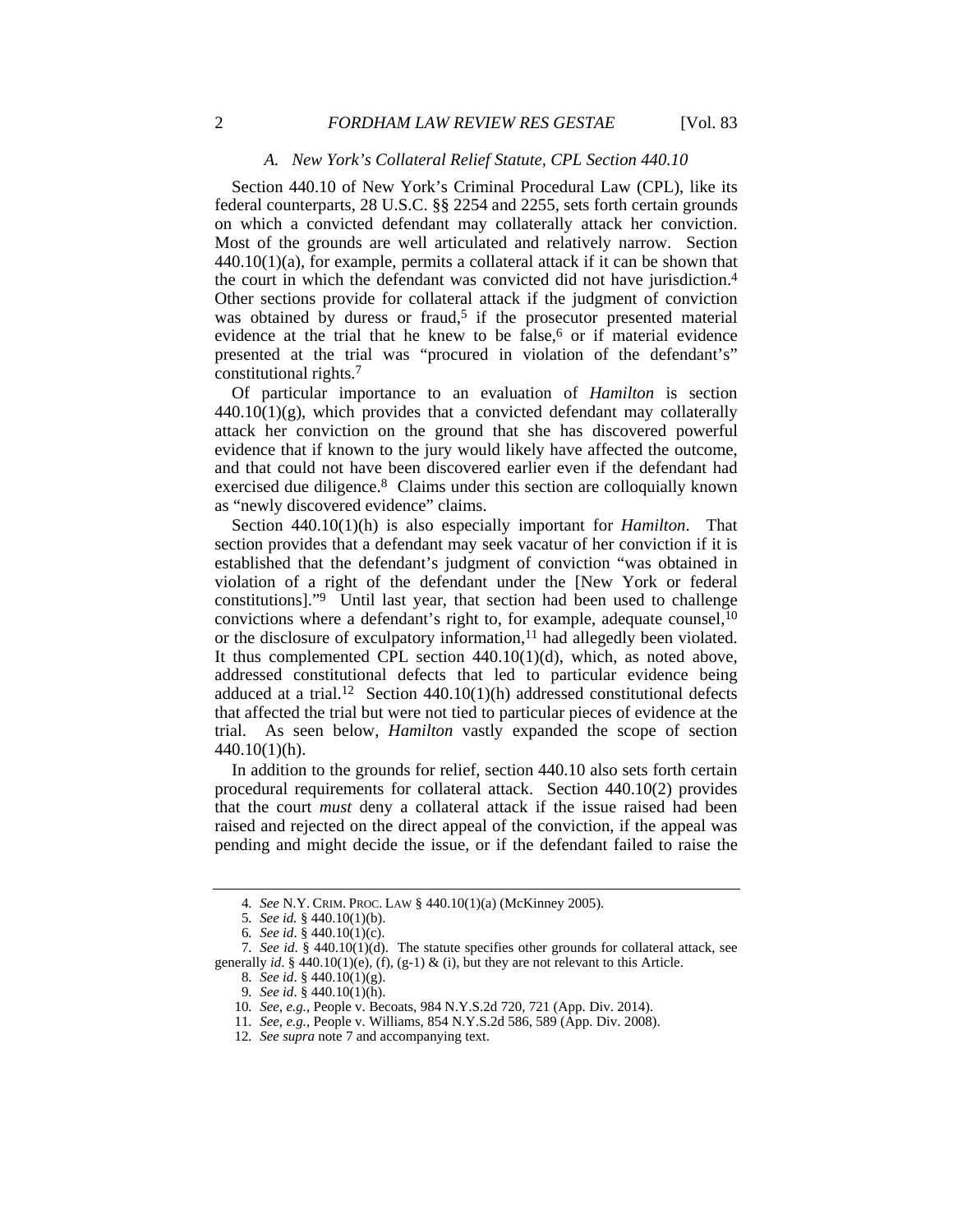issue on his direct appeal, although he might have done so.13 Section 440.10(3) provides that the court *may* deny collateral relief if the defendant could have raised the issue—either prior to his sentence or in a previous collateral attack—but failed to do so,  $14$  or if he did raise the issue in a prior state or federal collateral attack, but the earlier court denied the claim.15 Section 440.10(3) notes, however, that even if any of the circumstances allowing for (but not requiring) dismissal of the collateral motion are present, the court may still grant the collateral motion "in the interest of justice and for good cause shown" in the exercise of its discretion, if the motion is "otherwise meritorious."16

#### *B. Actual Innocence, Freestanding Claims, and "Gateway Claims"*

The intuitive idea of "actual innocence" is clear enough. A defendant who claims he is "actually innocent" is asserting, in simplest possible terms, that he did not do what he was convicted of doing. It is not simply that the evidence against him was insufficient for a jury to conclude beyond a reasonable doubt that he committed the crime of conviction. Nor is it that his rights were somehow violated by the government in the course of its prosecution of him. The defendant who would assert a claim of actual innocence is asserting, "I didn't do it."

It is worth pausing to note that however simple and straightforward such an assertion appears to be, it is, in fact, more complicated. There is a question about what the "it" is: Is the argument "I was not part of the conspiracy of which I was convicted (although I may have been part of another conspiracy)" a claim of actual innocence? Even though courts have repeatedly said that claims of actual innocence are not claims of insufficient evidence,<sup>17</sup> it is not entirely clear what the difference is. We never know what happened in any particular instance; we draw conclusions based on the evidence that we have.<sup>18</sup> At bottom, therefore, a claim of actual innocence *is* a claim about evidence. If it is not that the evidence at trial was insufficient to convict, it is that other evidence establishes—by some standard—that the defendant is in fact innocent.

There are two categories of actual innocence claims, gateway claims and freestanding claims.<sup>19</sup> Gateway claims work as follows: a defendant makes a showing that he is "actually innocent," and, if he satisfies the burden of making such a showing, is permitted to proceed to assert a claim for collateral relief even if he would otherwise be procedurally barred from

<sup>13</sup>*. See* N.Y. CRIM. PROC. LAW § 440.10(2)(a)–(c).

<sup>14</sup>*. See id*. § 440.10(3)(a), (c).

<sup>15</sup>*. See id*. § 440.10(3)(b).

<sup>16</sup>*. See id*. § 440.10(3).

<sup>17</sup>*. See, e.g.*, Bousley v. United States, 523 U.S. 614, 623 (1998) ("'[A]ctual innocence' means factual innocence, not mere legal insufficiency." (citation omitted)).

 <sup>18.</sup> Poventud v. City of New York, 750 F.3d 121, 143 (2d Cir. 2014) (en banc) (Lynch, J., concurring).

<sup>19</sup>*. See generally* Andre Mathis, *A Critical Analysis of Actual Innocence After* House v. Bell*: Has the Riddle of Actual Innocence Finally Been Solved?*, 37 U. MEM. L. REV. 813, 819–23 (2007).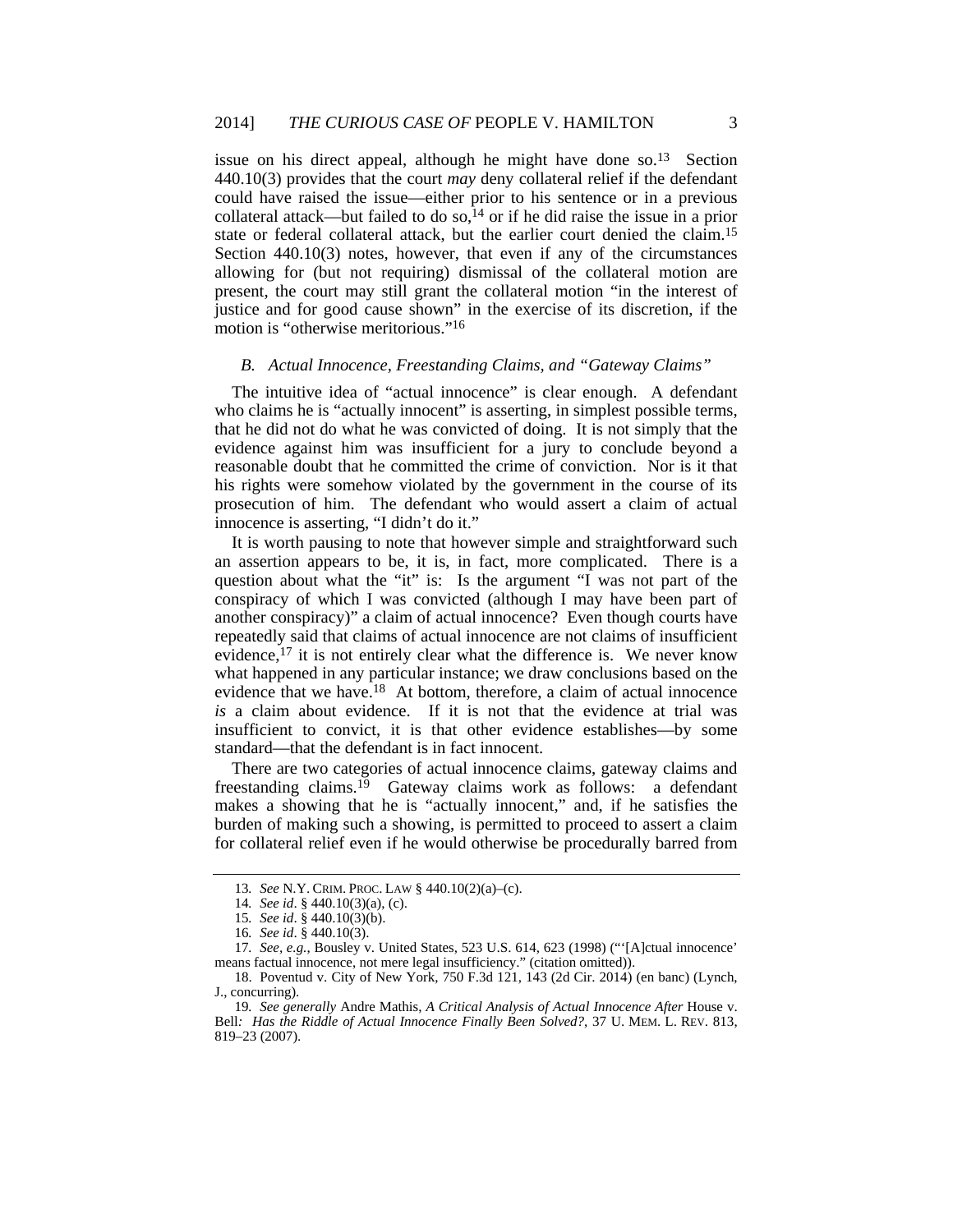doing so. To obtain such relief, however, he must still establish that there was some violation of his rights at trial that would, if there were no procedural barriers, entitle him to such relief. Thus, it is not the defendant's actual innocence that entitles him to relief but the underlying violation. The showing of actual innocence merely allows the defendant to advance his case under circumstances where he would otherwise be procedurally barred.20

Thus, a defendant might succeed in his gateway claim insofar as he is able to convince a court to consider whether his underlying conviction was marred by a constitutional defect, whereas, had he not made a gateway claim of actual innocence, he might not have been able to get the court to consider the argument. His petition might still be denied, however, because even if he is "actually innocent" there may have been no defect in his underlying conviction. Such a situation would obtain, for example, where a defendant, advised by fully competent counsel, knowingly and intelligently waives his right to trial and pleads guilty, and only later discovers that there was an alibi witness unknown to him at the time of his plea who could not have been discovered by him or anyone else at that time, even after diligent effort. There having been no defect in the underlying proceeding, the defendant's petition would be denied, even though he is or may be "actually innocent"

Freestanding claims are simpler to understand than gateway claims. A defendant who asserts a freestanding claim asserts simply: regardless of the presence or absence of errors at my underlying trial, I have a claim of innocence and should therefore be released from any criminal sanction or process. That means that even if the underlying trial was perfect sufficient evidence, competent counsel, no violation of the defendant's rights—the defendant would be entitled to relief if he could show that he was, in fact, actually innocent.

#### II. *PEOPLE V. HAMILTON*

The defendant was convicted in 1993 of a 1991 murder. The key witness against the defendant was the victim's girlfriend and, although the defendant submitted a notice of alibi, naming two witnesses who claimed he was in New Haven, Connecticut at the time of the crime, neither testified at the defendant's trial.<sup>21</sup> One claimed to be too ill to testify, the other too frightened.22 The defendant made a number of post-verdict and CPL section 440 motions. In one of them, he represented that the key prosecution witness had recanted her testimony, and he sought to introduce the testimony of his two additional alibi witnesses, allegedly unavailable at the time of his trial.23

<sup>20</sup>*. See, e.g.*, McQuiggin v. Perkins, 133 S. Ct. 1924, 1931 (2013) ("[A] credible showing of actual innocence may allow a prisoner to pursue his constitutional claims . . . on the merits notwithstanding the existence of a procedural bar to relief.").

 <sup>21.</sup> People v. Hamilton, 979 N.Y.S.2d 97, 100 (App. Div. 2014).

<sup>22</sup>*. Id*.

<sup>23</sup>*. Id*.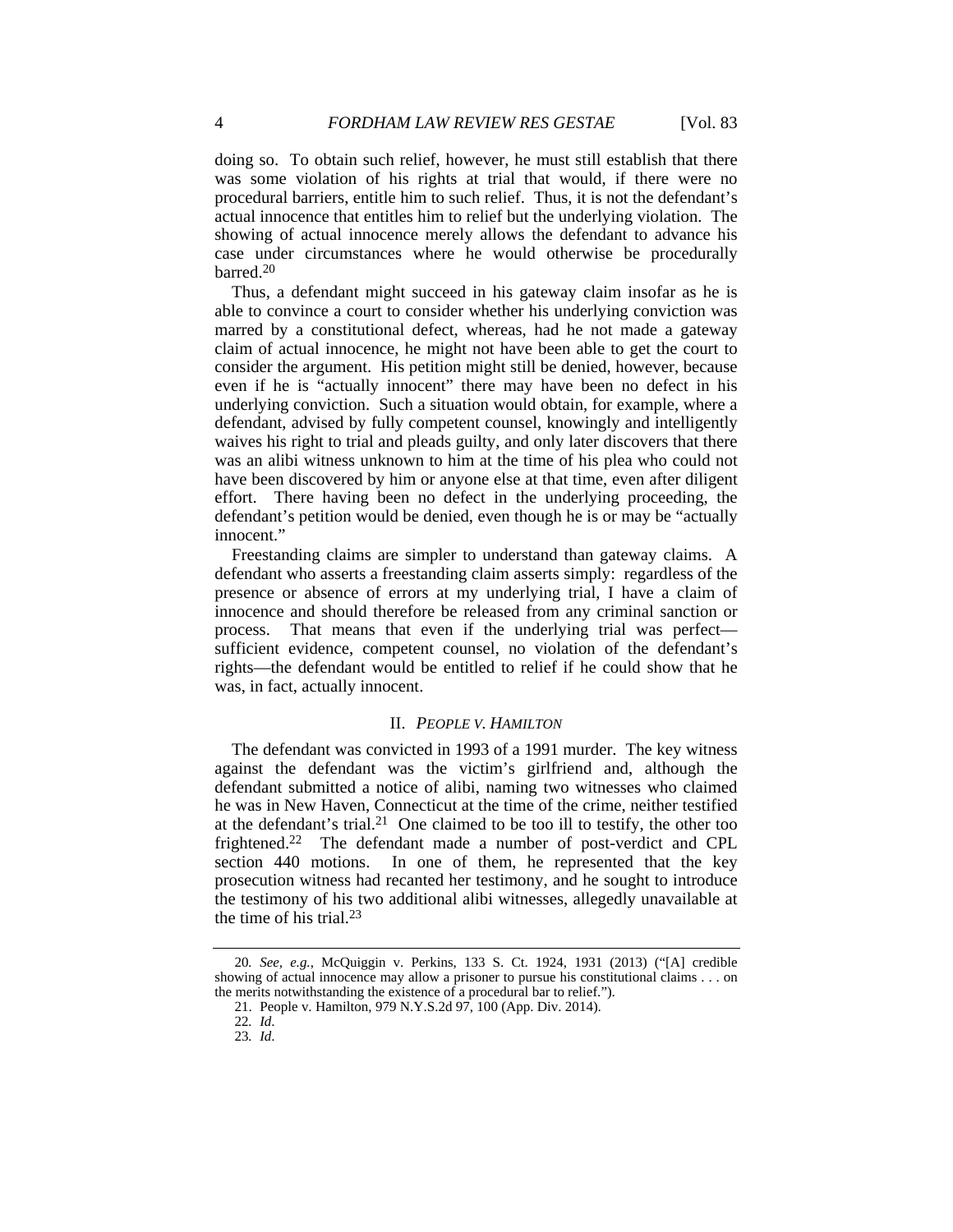The hearing court denied the defendant's motion and refused to hear the testimony of the new alibi witnesses. Most significantly, the hearing court held that "the affidavits of these witnesses, and their proposed testimony, did not constitute newly discovered evidence [CPL section  $440.10(1)(g)$ ], because the defendant had failed to establish that they could not have been located in time to testify at trial with the exercise of due diligence."<sup>24</sup>

Thirteen years later, the defendant moved again to vacate his conviction, this time arguing that "evidence of his alibi established his actual innocence. $125$  He further argued that a "free-standing actual innocence claim exists separate and apart from a claim of newly discovered evidence,"26 and that the claim had to be considered even if the evidence allegedly establishing actual innocence was not newly discovered.27 The hearing court denied the defendant's motion,28 and he appealed.

The Appellate Division reversed. The court first ruled that the mandatory procedural bars of CPL section  $440.10(2)(a)$  and  $(c)$ —which provide, in substance, that a court hearing a collateral attack pursuant to CPL section 440.10, must deny any claim that has been or could have been raised on direct appeal—applied to claims of actual innocence generally, but it did not apply to Hamilton's case because Hamilton had not raised a claim of actual innocence on direct review "and the facts underlying his current claims did not appear in the record on direct appeal."29

The court further noted that Hamilton had raised his claim of actual innocence in prior CPL section 440.10 motions, and therefore the trial court had the discretion, pursuant to CPL section 440.10(3)(b) and (c) to deny the motion.30 Noting the discretionary nature of these bars, however, the court summarily ruled that "there is no reason why the courts may not consider a credible claim of actual innocence in the exercise of discretion."31

Drawing the distinction between gateway claims and freestanding claims,32 the court focused its attention on the latter.33 The court turned to federal cases and concluded that while "[t]he [f]ederal courts have not resolved whether a prisoner may be entitled to habeas corpus relief based upon a freestanding claim of actual innocence,"34 the U.S. Supreme Court "has recognized that 'a credible showing of actual innocence may allow a prisoner to pursue . . . constitutional claims . . . on the merits notwithstanding the existence of a procedural bar to relief.<sup>'"35</sup>

27*. Id.*

30*. Id.* at 104; *see also supra* notes 14–15 and accompanying text.

32*. See supra* note 19 and accompanying text (discussing distinction between gateway and freestanding claims).

<sup>24</sup>*. Id*. at 101.

<sup>25</sup>*. Id*.

<sup>26</sup>*. Id*. at 102 (quoting from the affirmation submitted by defendant's counsel).

<sup>28</sup>*. Id*.

<sup>29</sup>*. Id*. at 103–04; *see also supra* note 13 and accompanying text.

<sup>31</sup>*. Id.* at 104.

<sup>33</sup>*. Hamilton*, 979 N.Y.S.2d at 104–05.

<sup>34</sup>*. Id*. at 104.

<sup>35</sup>*. Id.* at 105 (quoting McQuiggin v. Perkins, 133 S. Ct. 1924, 1931 (2013)).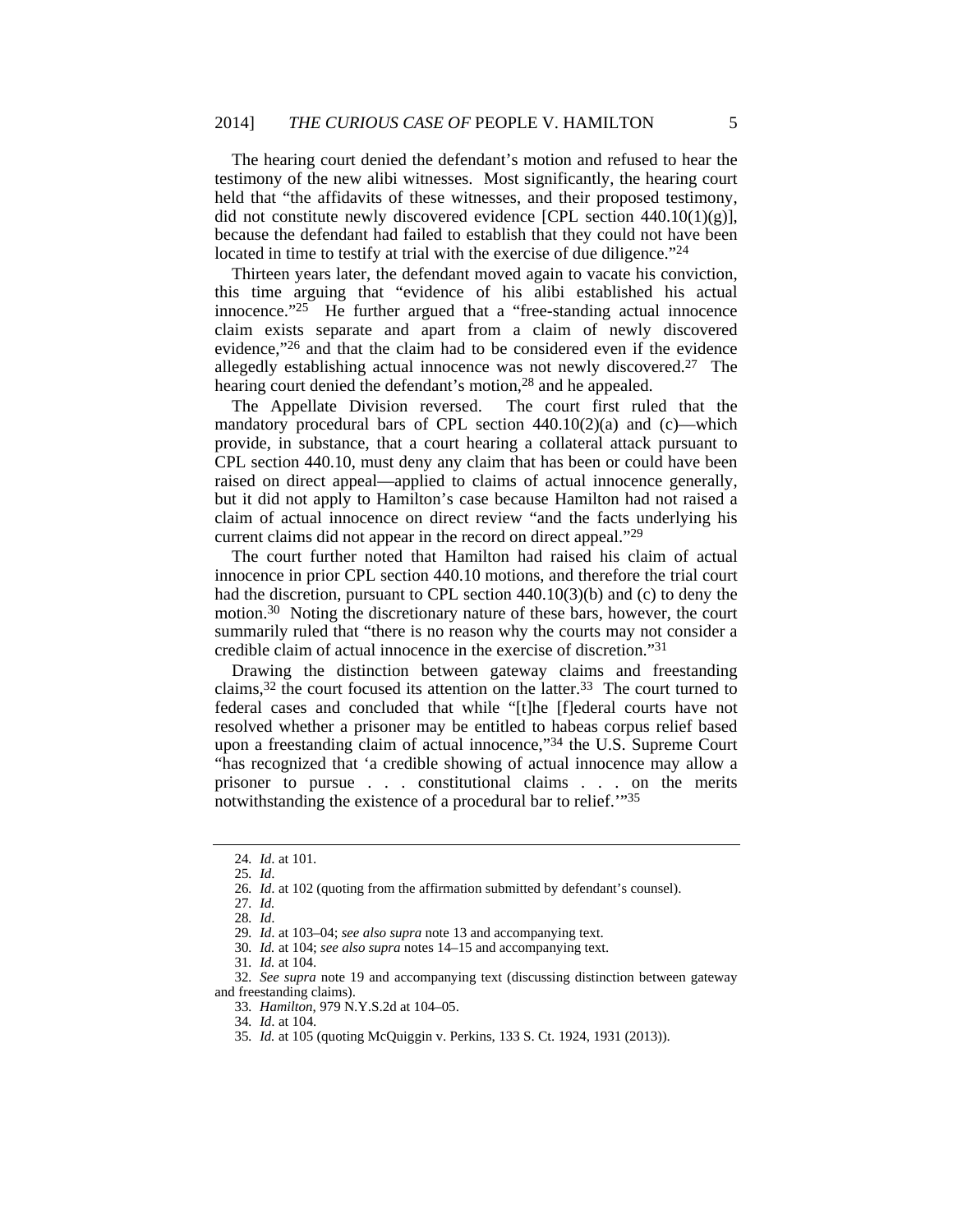The *Hamilton* court termed this the "fundamental miscarriage of justice exception" to the procedural limitations on habeas relief.<sup>36</sup> The court noted, however, that the exception was limited to (1) "cases where the petition is based on a retroactive change of constitutional law," or to (2) cases in which

"the factual predicate for the claim could not have been discovered previously through the exercise of due diligence," and "the facts underlying the claim, if proven and viewed in the light of the evidence as a whole, would be sufficient to establish by clear and convincing evidence that, but for constitutional error, no reasonable factfinder would have found the applicant guilty of the underlying offense."37

Continuing to survey federal law, the court observed that "'actual innocence' means factual innocence, not mere legal insufficiency of evidence of guilt, and must be based upon reliable evidence which was not presented at trial."38 It further noted that "[t]he standard of proof generally applied is proof of actual innocence by clear and convincing evidence,"39 and that "in 'light of the new evidence, no juror, acting reasonably, would have voted [the defendant] guilty beyond a reasonable doubt."<sup>40</sup>

After surveying briefly the laws of other states,  $41$  the court finally considered the law of New York, noting that no appellate court had considered whether to recognize "a freestanding claim of actual innocence," although some trial courts had recognized the claim.42 The court then made a series of rulings with broad significance.

*First*, the court held that "where the defendant asserts a claim of actual innocence, new evidence may be considered whether or not" it satisfies the requirements for "newly discovered evidence" (CPL section  $440.10(g)$ ) and "other legal barriers, such as prior adverse court determinations, which might otherwise bar further recourse to the courts."43

Second, the conviction of one who was "actually innocent" violated the due process clause of the state and federal constitutions because "a person who has not committed any crime has a liberty interest in remaining free from punishment."44 The punishment of such a person, the court held, also violates the cruel and unusual punishment clause of the New York Constitution.45 Therefore, the court held, the claim was cognizable under CPL section 440.10(1)(h), which allows for collateral relief from

<sup>36</sup>*. Id*.

<sup>37</sup>*. Id.* (quoting 28 U.S.C. § 2244(b)(2)).

<sup>38</sup>*. Id*. (citing Bousley v. United States, 523 U.S. 614, 623–24 (1998); *Schlup*, 513 U.S. at 324).

<sup>39</sup>*. Id.* (citing 28 U.S.C. §§ 2244(b)(2), 2254(e)(2)).

<sup>40</sup>*. Id.* (quoting *McQuiggin*, 133 S. Ct. at 1928).

 <sup>41.</sup> The *Hamilton* court's discussion of state and federal authority is further discussed below. *See infra* notes 54–72 and accompanying text.

<sup>42</sup>*. Hamilton*, 979 N.Y.S.2d at 107–08.

<sup>43</sup>*. Id*. at 107 (internal quotations and citations omitted).

<sup>44</sup>*. Id*.

<sup>45</sup>*. Id*. at 108.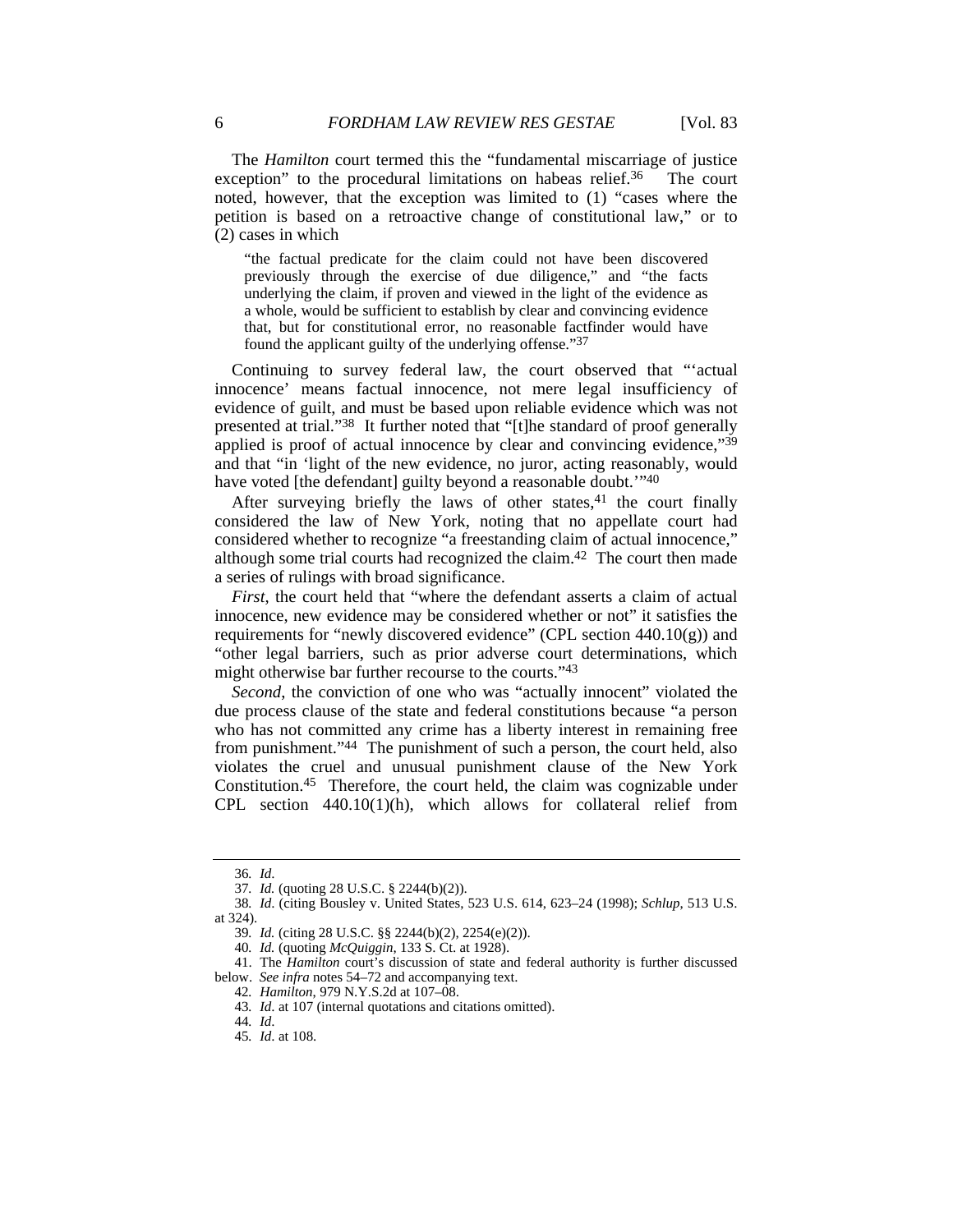convictions "obtained in violation of a right of the defendant under the [New York or federal constitutions]."46

*Third*, the defendant must establish his actual innocence by "clear and convincing evidence."47 The court explained that "[m]ere doubt as to the defendant's guilt, or a preponderance of conflicting evidence as to the defendant's guilt, is insufficient, since a convicted defendant no longer enjoys a presumption of innocence, and in fact is presumed to be guilty."<sup>48</sup>

*Fourth*, a defendant who makes a "prima facie showing" of actual innocence is entitled to a hearing to allow him to make his showing by clear and convincing evidence.49 The court defined a "prima facie showing," as "a sufficient showing of possible merit to warrant a further exploration."<sup>50</sup> The court held that the defendant had made such a showing because he had credibly alleged an alibi and the main witness against him had recanted her testimony and claimed that her testimony had been manipulated in the first place.51

*Fifth*, at the hearing, "all reliable evidence, including evidence not admissible at trial based upon a procedural bar . . . should be admitted."52

*Sixth*, the remedy, if the defendant establishes his innocence by clear and convincing evidence, is dismissal of the indictment. "There is no need to empanel another jury to consider the defendant's guilt where the trial court has determined, after a hearing, that no juror, acting reasonably, would find the defendant guilty beyond a reasonable doubt."53

The court remanded the case for a hearing on the defendant's "actual innocence." As of the time of this writing, the hearing has not started.

#### III. QUESTIONS IN *HAMILTON*'S WAKE

To say that *Hamilton* leaves unresolved questions in its wake is not to criticize it. Every important case, right or wrong, raises questions of application and interpretation. A list of some such questions follows.

#### *A. Does* Hamilton *Go Beyond Precedent?*

*Hamilton* correctly notes that under federal law a claim of actual innocence serves as a "gateway claim," but it is not clear that actual innocence is *itself* a ground on which collateral relief may be afforded under federal law. That is, once a petitioner establishes "actual innocence" he must still establish some other constitutional violation—often ineffective

 <sup>46.</sup> N.Y. CRIM. PROC. LAW § 440.10(1)(h) (McKinney 2005).

<sup>47</sup>*. Hamilton*, 979 N.Y.S.2d at 108.

<sup>48</sup>*. Id.* (citing Schlup v. Delo, 513 U.S. 298, 314 n.42 (1995); Herrera v. Collins, 506 U.S. 390, 398 (1993)).

<sup>49</sup>*. Id.* at 108–09.

<sup>50</sup>*. Id.* at 108 (citing Goldblum v. Klem, 510 F.3d 204, 219 (3d Cir. 2007)).

<sup>51</sup>*. Id.* at 108–09.

<sup>52</sup>*. Id.* at 109 (citing People v. Cole, 765 N.Y.S.2d 477, 486 (Sup. Ct. 2003); *Schlup*, 513 U.S. at 328).

<sup>53</sup>*. See id.* ("[I]f the defendant prevails on his claim of actual innocence, a new trial would not be necessary.").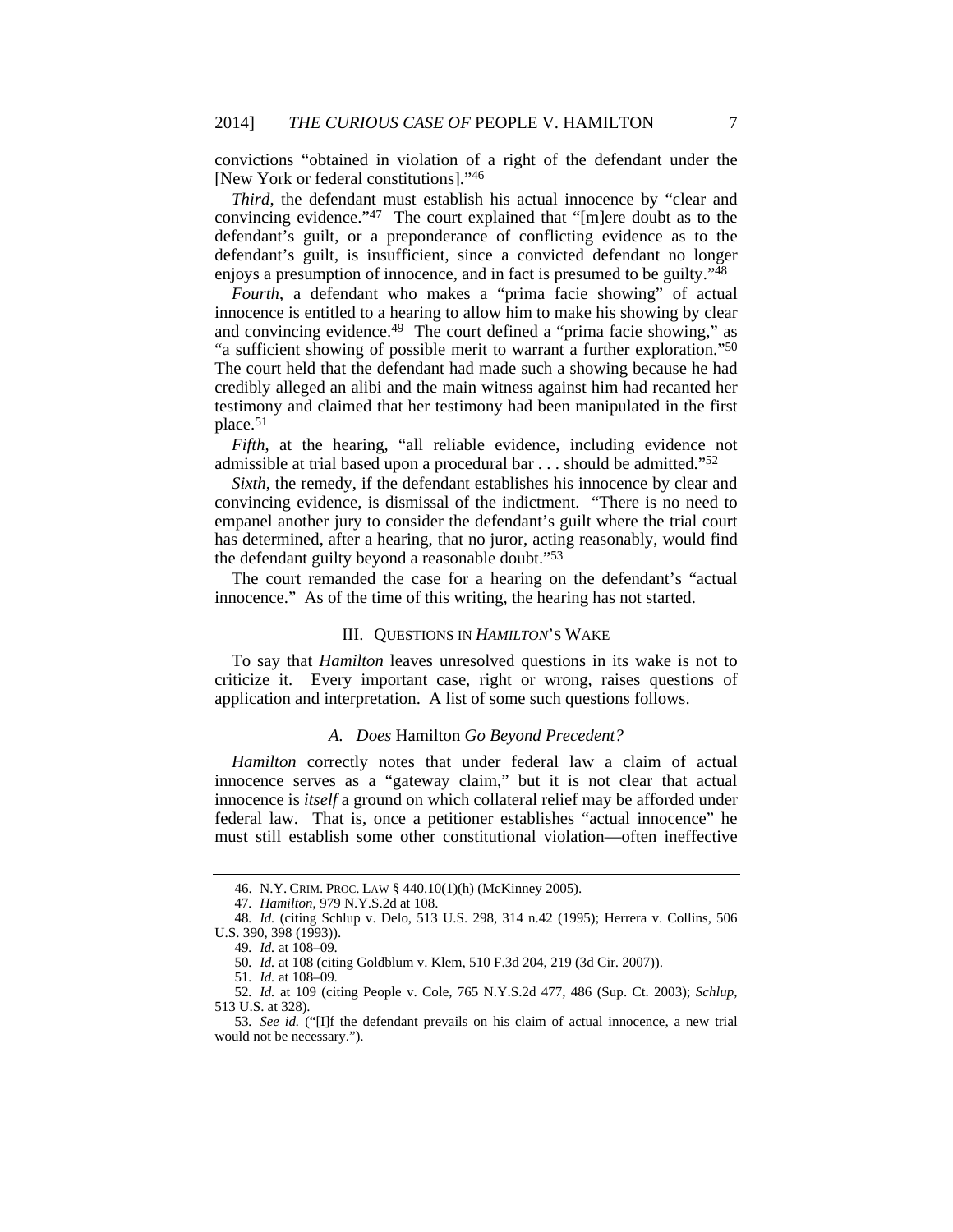assistance of counsel.54 Under federal law, a claim of actual innocence is not a "freestanding claim," such that once one establishes actual innocence—to whatever standard of proof—one is entitled to collateral relief. The court in *Hamilton* clearly goes beyond the federal cases.

Although *Hamilton* does not discuss it, there is, in fact, a very good reason that a state court might recognize a freestanding claim of actual innocence more readily than would a federal court, at least where such claims arise out of state criminal prosecutions. In considering collateral attacks on state criminal convictions, federal courts, unlike state courts, must consider the limits imposed by federalism. As the U.S. Supreme Court explained in *Herrera v. Collins*, "'[f]ederal courts are not forums in which to relitigate state trials.'"55 Thus, that *Hamilton* goes beyond federal authority may be explained by the different stances and considerations of federal and state courts in considering collateral relief for state criminal convictions.

The court in *Hamilton* stated that "[a] number of states have recognized a freestanding claim of actual innocence, some by statute with specific limitations, and some by case law with less specific limitations."56 Examination of the statutes that *Hamilton* cited shows, however, that the "specific limitations" are quite significant. Several of the statutes limit actual innocence to claims that are based on scientific evidence, some specifically referring to DNA.<sup>57</sup> Others limit such claims to those based on newly discovered evidence.58 These are not strong support for *Hamilton*'s recognition of a broad, freestanding, actual innocence claim that might be based on evidence that is neither scientific nor newly discovered.59

*Hamilton*'s reliance on cases from other states is similarly open to question:

• *Hamilton* cites the California Supreme Court case *In re Bell* in support of the proposition that "[a] number of states have recognized a freestanding claim of actual innocence . . . by case law,"60 yet *Bell* expressly states that it is not relying on or recognizing a claim of actual innocence.61

58*. See* MD. CODE ANN., CRIM. PROC. § 8-301 (LexisNexis Supp. 2013) (requires newly discovered evidence); VA. CODE ANN. § 19.2-327.11 (Supp. 2013) (requires "previously unknown or unavailable evidence").

59*. But see* ARIZ. R. CRIM. P. 32.1(h) (2011) (codifying a broad freestanding actual innocence claim).

60*. Hamilton*, 979 N.Y.S.2d at 106.

 <sup>54.</sup> McQuiggin v. Perkins, 133 S. Ct. 1924, 1931 (2013).

 <sup>55. 506</sup> U.S. 390, 401 (1993) (quoting Barefoot v. Estelle, 463 U.S. 880, 887 (1983)).

<sup>56</sup>*. Hamilton*, 979 N.Y.S.2d at 106 (footnotes omitted).

<sup>57</sup>*. See, e.g.*, ARK. CODE ANN. § 16-112-201 (2006) (requiring "scientific evidence"); DEL. CODE ANN. tit. 11, § 4504 (2007) (requiring DNA evidence); ME. REV. STAT. tit. 15, § 2138(10) (Supp. 2013) (requiring DNA evidence); OHIO REV. CODE ANN. § 2953.21 (LexisNexis 2010) (requiring DNA evidence); TENN. CODE ANN. § 40-30-117(a)(2) (2012) (requiring "new scientific evidence"); UTAH CODE ANN. § 78B-9-301 (LexisNexis 2012) (requiring DNA evidence).

<sup>61</sup>*. In re* Bell, 170 P.3d 153, 157 n.2 (Cal. 2007) ("Although we have not yet recognized on habeas corpus a claim of actual innocence untethered to any newly discovered evidence,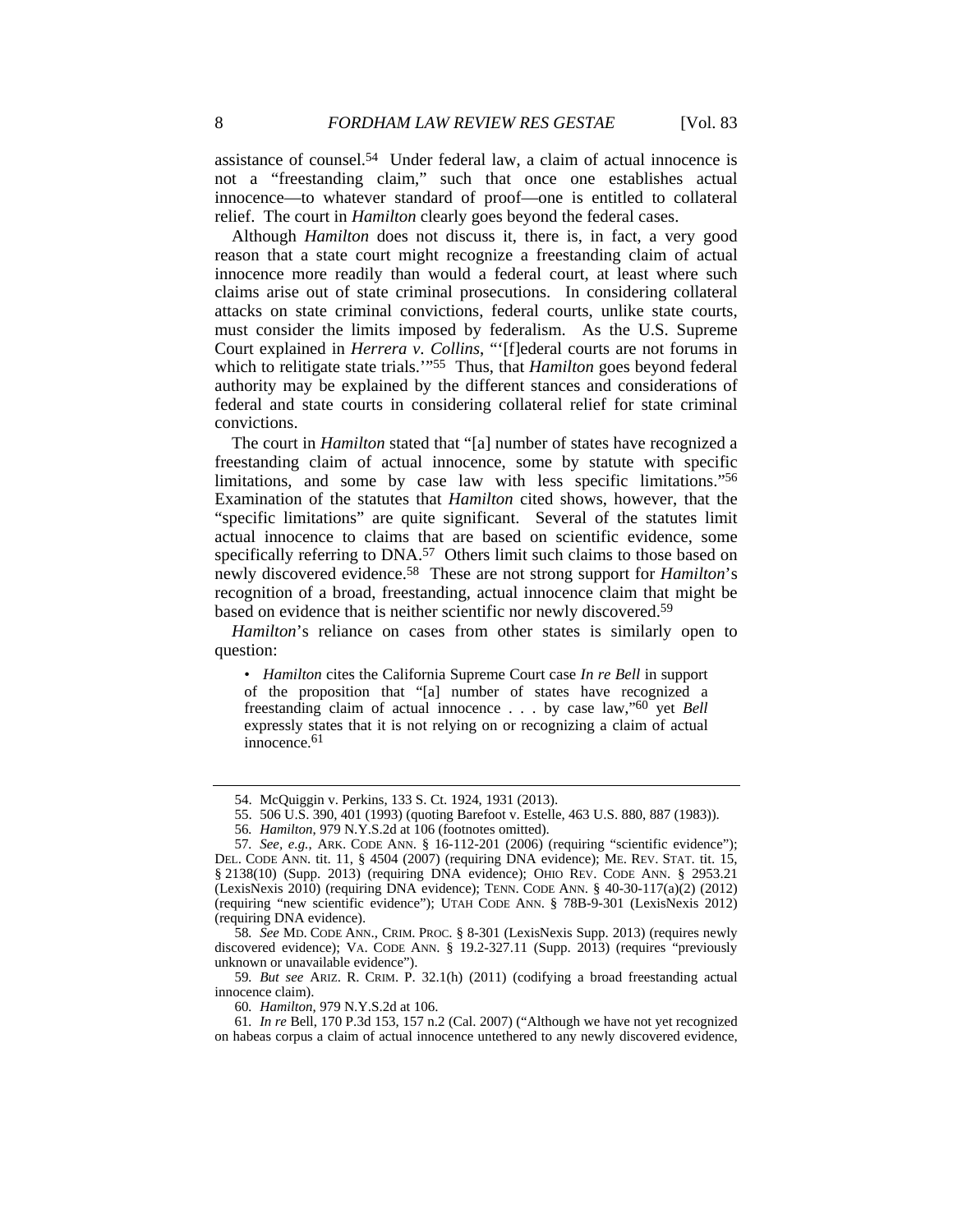• *Hamilton* also relies on authority from Connecticut for this proposition,62 even though, as *Hamilton* acknowledges, the most recent authority from Connecticut indicates that it is not clear that Connecticut recognizes a freestanding claim of actual innocence.<sup>63</sup>

• Another of the cases cited by *Hamilton* as recognizing a freestanding claim of actual innocence, *Illinois v. Washington*, 64 gave relief to the defendant, but only where the evidence establishing innocence was newly discovered: "We therefore hold as a matter of Illinois constitutional jurisprudence that a claim of newly discovered evidence showing a defendant to be actually innocent of the crime for which he was convicted is cognizable as a matter of due process."65 Thus, *Washington* does not provide support for the proposition that Illinois supports an actual innocence claim *simpliciter*, but only that it would recognize such a claim based on newly discovered evidence that was not available to the defendant at the time of the original trial.

• *Montoya v. Ulibarri*, 66 a New Mexico Supreme Court decision, recognized a claim of actual innocence, as did *Amrine v. Roper*, 67 a Missouri Supreme Court decision, and *Montana v. Beach*, 68 a Montana Supreme Court decision. *Montoya* expressly stated that the evidence establishing actual innocence did not have to be newly discovered,<sup>69</sup> while *Amrine* did not address the issue. *Montoya* is thus probably the outof-state case that most strongly supports *Hamilton*.

Notably, in most of these cases, the remedy contemplated by the courts if the defendant prevailed was a new trial.70 Only *Montana v. Beach* found that the defendant was entitled to be set free if he prevailed on his actual innocence motion.71 Once again, *Hamilton* seems to have exceeded most of the authority on which it relied.

Finally, *Hamilton* also fundamentally expands the interpretation of CPL section  $440.10(1)(h)$ . That section had allowed for collateral relief when it could be shown that a defendant's constitutional rights at trial were

- 66. 163 P.3d 476 (N.M. 2007).
- 67. 102 S.W.3d 541 (Mo. 2003).
- 68. 302 P.3d 47 (Mont. 2013).
- 69*. See Montoya*, 163 P.3d at 487.

70*. See* Gould v. Comm'r of Corr., 22 A.3d 1196 (Conn. 2011); *see also Washington*, 665 N.E.2d at 478; *id.* at 490 (McMorrow, J., concurring); *Amrine*, 102 S.W.3d at 549. In *Montoya v. Ulibarri* and *In re Bell*, the New Mexico and California Supreme Courts, respectively, found that the defendants had not met the burden of proof to establish actual innocence, and so the courts did not reach the issue of determining the appropriate remedy. *See In re* Bell, 170 P.3d 153, 157 n.2 (Cal. 2007); *Montoya*, 163 P.3d at 487–88.

 71. *Beach*, 302 P.3d at 54 (stating that if a petitioner succeeds on a freestanding actual innocence claim, then "the petitioner is forever exonerated"; the case went on to hold, however, that the petitioner before the court had failed to prove his freestanding claim).

*we need not decide here whether such a claim would lie*, inasmuch as petitioner's claim *does* rely on newly discovered evidence . . . ." (first emphasis added)).

<sup>62</sup>*. See Hamilton*, 979 N.Y.S.2d at 106 & n.3 (citing Gould v. Comm'r of Corr., 22 A.3d 1196 (Conn. 2011); Miller v. Comm'r of Corr., 700 A.2d 1108 (Conn. 1997); Summerville v. Warden, 641 A.2d 1356 (Conn. 1994)).

<sup>63</sup>*. See id.* at 106 (citing *Gould*, 22 A.3d at 1200 n.8).

 <sup>64. 665</sup> N.E.2d 1330 (Ill. 1996).

<sup>65</sup>*. Id.* at 1337.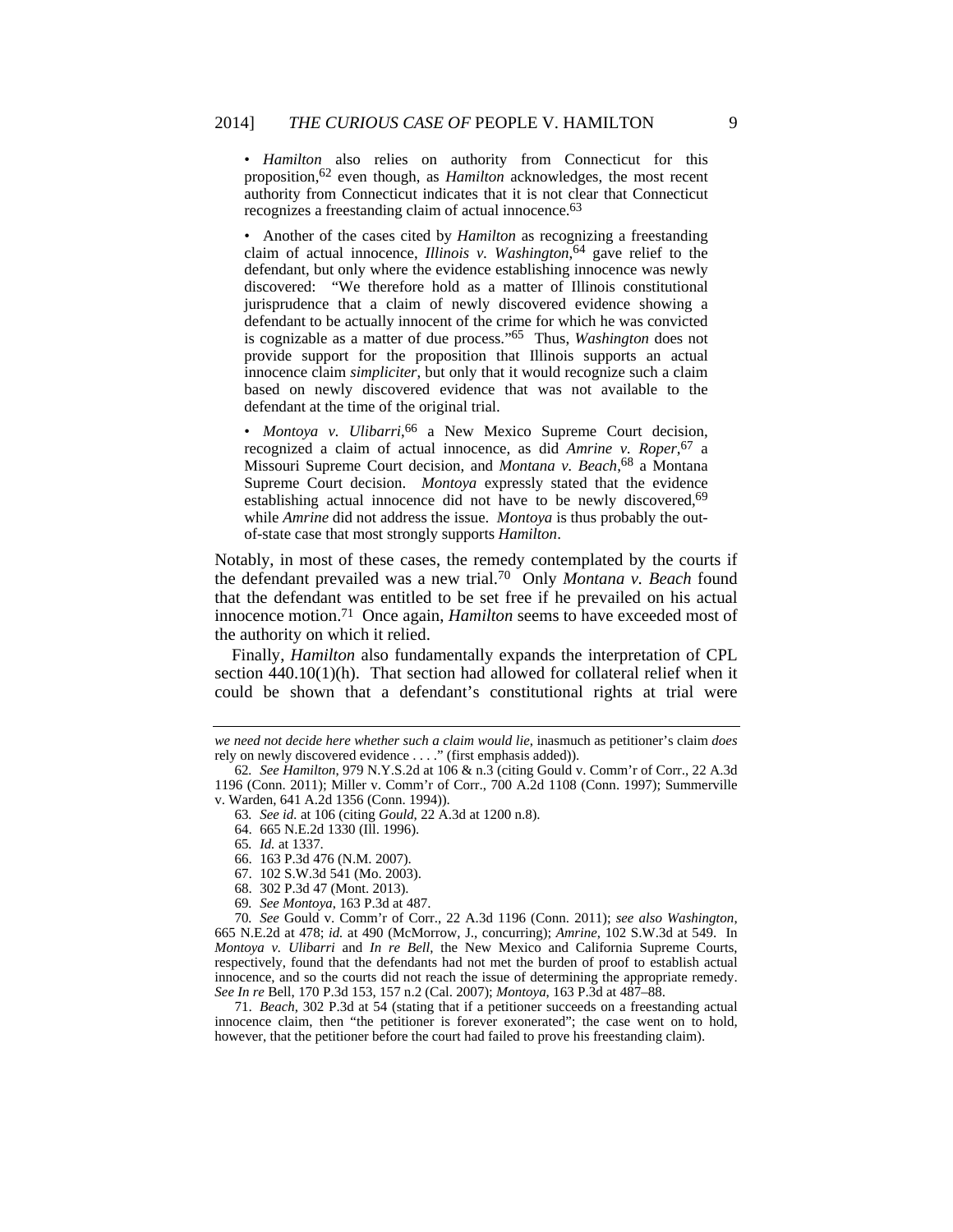violated.72 *Hamilton* provides that a conviction following a trial that is absolutely without procedural or other error may nevertheless be collaterally attacked (indeed, vacated and the indictment dismissed) upon a showing of actual innocence because, according to *Hamilton*, the result of the error-free trial is itself a due process violation.

# *B. What Evidence Will Be Admissible at an "Actual Innocence" Hearing?*

*Hamilton* held that at an "actual innocence" hearing the court should consider "all reliable evidence, including evidence not admissible at trial based upon a procedural bar."<sup>73</sup> To what "procedural bars" is the court referring? Consider a statement by a non-testifying codefendant that tends to exculpate the defendant, and that the defendant claims should be admitted pursuant to the statement against penal interest exception to the rule against hearsay. Suppose further that the original trial court ruled that the statement was not a statement against penal interest. Is that ruling a "procedural bar"? The same question applies for almost any testimony or document that the defendant in the original trial unsuccessfully sought to introduce into evidence: Was the trial court's ruling—on grounds of hearsay, inauthenticity, undue prejudice or irrelevance—a "procedural bar"?

A related question is how the law-of-the-case doctrine would work in the section 440 context. Suppose a trial judge in the original criminal trial holds that a certain piece of evidence is inadmissible, and the defendant is convicted. The defendant appeals the judgment of conviction, alleging, among other things, that the exclusion of evidence was wrongful, but his argument is rejected and his conviction affirmed. Then the criminal defendant files a federal habeas petition, once again challenging, on federal constitutional grounds, the exclusion of the proffered evidence. Once again, his argument is rejected. Now, the defendant files an "actual innocence" claim pursuant to CPL section 440.10(h) and seeks to present the same piece of evidence before the section 440 court. Can the court consider the evidence or is it bound by the earlier decisions that have held it inadmissible?

The strong suggestion in *Hamilton* is that the rules of evidence do not apply, and the notion underlying the suggestion is that a proceeding to determine "actual innocence" is akin to an exercise of the court's equitable jurisdiction. It is not clear, however, why this should be so. After all, the rules of evidence developed to ensure that only reliable evidence came before a finder of fact, and there is no obvious reason that the rules should not apply at a section 440 hearing.

It is important to recognize that the questions of admissibility of evidence go both ways. For example, what of incriminating evidence that was

<sup>72</sup>*. See supra* notes 9–11 and accompanying text (discussing prior applications of CPL section 440.10(1)(h)).

 <sup>73.</sup> People v. Hamilton, 979 N.Y.S.2d 97, 109 (App. Div. 2014).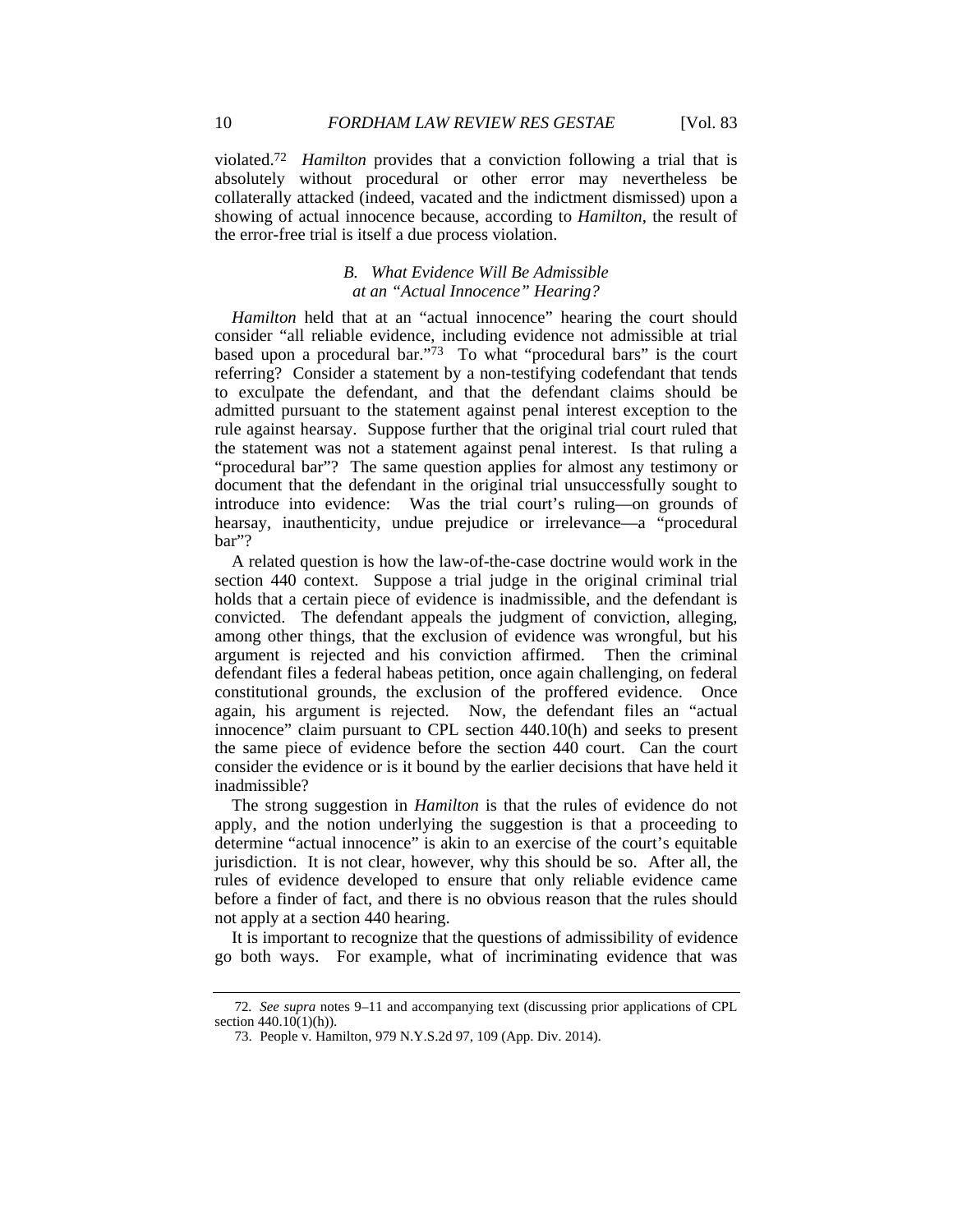suppressed before the underlying criminal trial not because it was unreliable but for some other reason—for example, that a defendant was not read his *Miranda* rights, or a search warrant was defective? Can the prosecution rely on that evidence at an actual innocence hearing, even though it was not entitled to rely on it at the underlying trial?

# *C. Should an Actual Innocence Claim Be Differently Analyzed Depending on Whether the Underlying Conviction Followed a Jury Trial or a Guilty Plea?*

Should a court's ruling on a section 440.10(h) "actual innocence" petition depend in any way on whether the defendant was convicted pursuant to: (a) a jury trial, (b) a bench trial, or (c) a guilty plea? On the one hand, one might argue that how the defendant's underlying conviction arose is irrelevant to the merits of her petition—an underlying conviction is an underlying conviction. On the other hand, one might consider that a jury trial is the "gold standard" of criminal justice,74 and therefore a petition following a jury verdict of guilty should be especially hard to upend.

Although this question has not been extensively litigated, it appears that most courts have held that they will not entertain actual innocence claims following guilty pleas.75 As one court explained:

A major theoretical support for permitting an actual-innocence challenge is that the conviction of and incarceration of an innocent person offends due process. But if that is so, where a defendant pleads guilty, any denial of due process is the result of his or her own doing. It is difficult to perceive how one who has voluntarily and knowingly pleaded guilty to a crime has wrongly been denied due process.76

It remains to be seen, however, whether a guilty plea would prevent any claim of innocence, or whether one who has pled guilty could still assert a gateway claim of innocence. That is, might a defendant who has pled guilty

 <sup>74.</sup> Lafler v. Cooper, 132 S. Ct. 1376, 1398 (2012) (Scalia, J., dissenting).

<sup>75</sup>*. See, e.g.*, State v. Westover, No. 2 CA-CR 2011-0319-PR, 2012 WL 432633, at \*3 (Ariz. Ct. App. Feb. 10, 2012); People v. Barnslater, 869 N.E.2d 293, 306 (Ill. App. Ct. 2007) ("[W]e would strongly question whether a claim for relief under the Post-Conviction Hearing Act premised upon newly discovered evidence of actual innocence can suffice to raise a cognizable constitutional deprivation where the challenged conviction was entered pursuant to a plea of guilty."); Norris v. State, 896 N.E.2d 1149, 1153 (Ind. 2008); Majors v. State, 946 So.2d 369, 374 (Miss. Ct. App. 2006) ("Majors cannot now claim that he has newly discovered evidence which would have 'produced a different result' because his guilty plea essentially nullifies any argument that there is some undiscovered evidence which could prove his innocence."); People v. Cosey, No. 8131/97, slip op. at 25 (N.Y. Sup. Ct. May 20, 2013) (absent extraordinary circumstances, a defendant's guilty plea acts as a bar to an actual innocence hearing) (on file with the Fordham Law Review). Some courts have allowed for petitions of actual innocence even following a guilty plea. *See, e.g.*, Smith v. State, No. 58973, 2012 WL 765092, at \*2 (Nev. Mar. 8, 2012); *Ex parte* Brown, 205 S.W.3d 538 (Tex. Crim. App. 2006) (considering a claim of actual innocence following a guilty plea but rejecting the claim on the merits).

<sup>76</sup>*. Cosey*, No. 8131/97, slip op. at 25.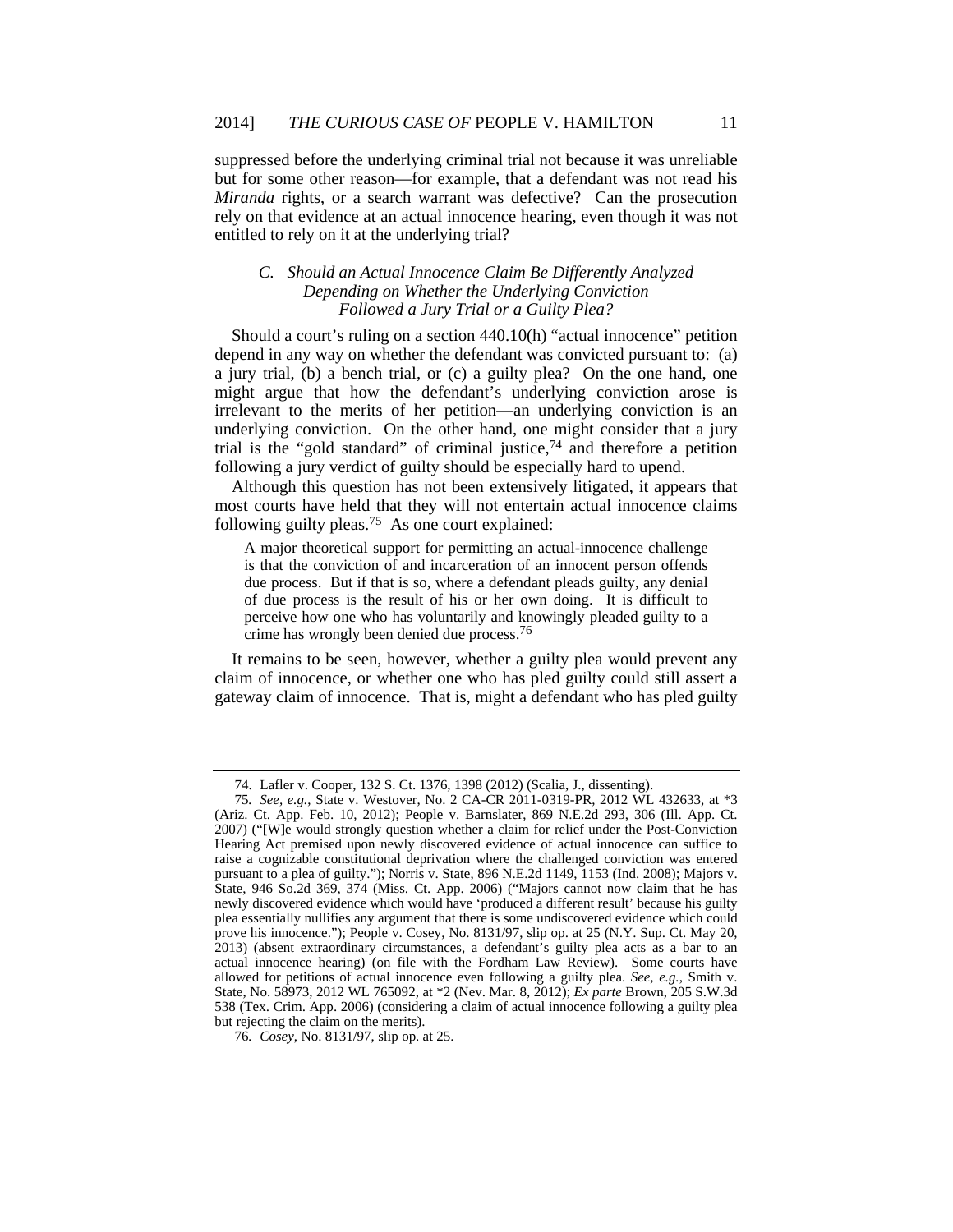be permitted to show her innocence and, if she succeeds in doing so, then attempt to show that her plea was somehow constitutionally defective?77

# *D. How Heavily Should the Court Weigh the Tardiness of the Application Against the Defendant?*

CPL section  $440.10(1)(g)$  provides for the vacatur of a conviction where newly discovered evidence compels such a result. The requirement that evidence be newly discovered serves an important purpose: it prevents defendants from holding back evidence, or not searching diligently for evidence, in connection with their underlying criminal trial, and then presenting new evidence before another judge, seeking to get a new trial entirely—another bite at the apple.

*Hamilton* would appear to suggest that the evidence that the defendant seeks to present pursuant to CPL section 440.10(1)(h) for her "actual innocence" claim need not be newly discovered. But were that so, there would be no limit to the defendant getting such a second (or third, or fourth) bite at the apple. At the very least, if the tardiness of the evidentiary showing is not a per se reason for rejecting the petition—as it would be were the petition sought pursuant to CPL section  $440.10(1)(g)$ —the court should weigh the fact that a defendant's evidence was not presented at the original trial very heavily against the defendant, unless the defendant can give a convincing reason that the evidence was not presented in a timely fashion.

# *E. Why Is the Remedy Dismissal of the Indictment?*

If the defendant prevails, *Hamilton* holds, then "the indictment should be dismissed pursuant to CPL [section] 440.10(4), which authorizes that disposition where appropriate.<sup>"78</sup> It is important to recognize that the dismissal of an indictment is an extraordinary remedy. The typical remedy—expressly recognized by CPL section 440.10(4) and (5)—where newly discovered evidence casts doubt on the integrity of the conviction is to vacate the judgment of conviction and set the case for a new trial.79 By vacating the conviction and allowing the case to be tried again, the court respects the roles of the grand jury (to indict), the prosecution (to present the case to a jury), and the jury (to determine, in light of all of the evidence whether the government has met its burden to prove guilty beyond a reasonable doubt).

The *Hamilton* court's ruling that the remedy for an actual innocence claim is dismissal of the indictment is especially notable because—CPL section 440.10(6)—provides for dismissal of the indictment in a particular circumstance: where the underlying conviction is for loitering for the

 <sup>77.</sup> For example, the defendant suffered ineffective assistance of counsel, the defendant's plea was coerced and thus involuntary, or the defendant did not understand her rights and thus the plea was not knowing.

 <sup>78.</sup> People v. Hamilton, 979 N.Y.S.2d 97, 109 (App. Div. 2014).

 <sup>79.</sup> N.Y. CRIM. PROC. LAW § 440.10(4)–(5) (McKinney 2005).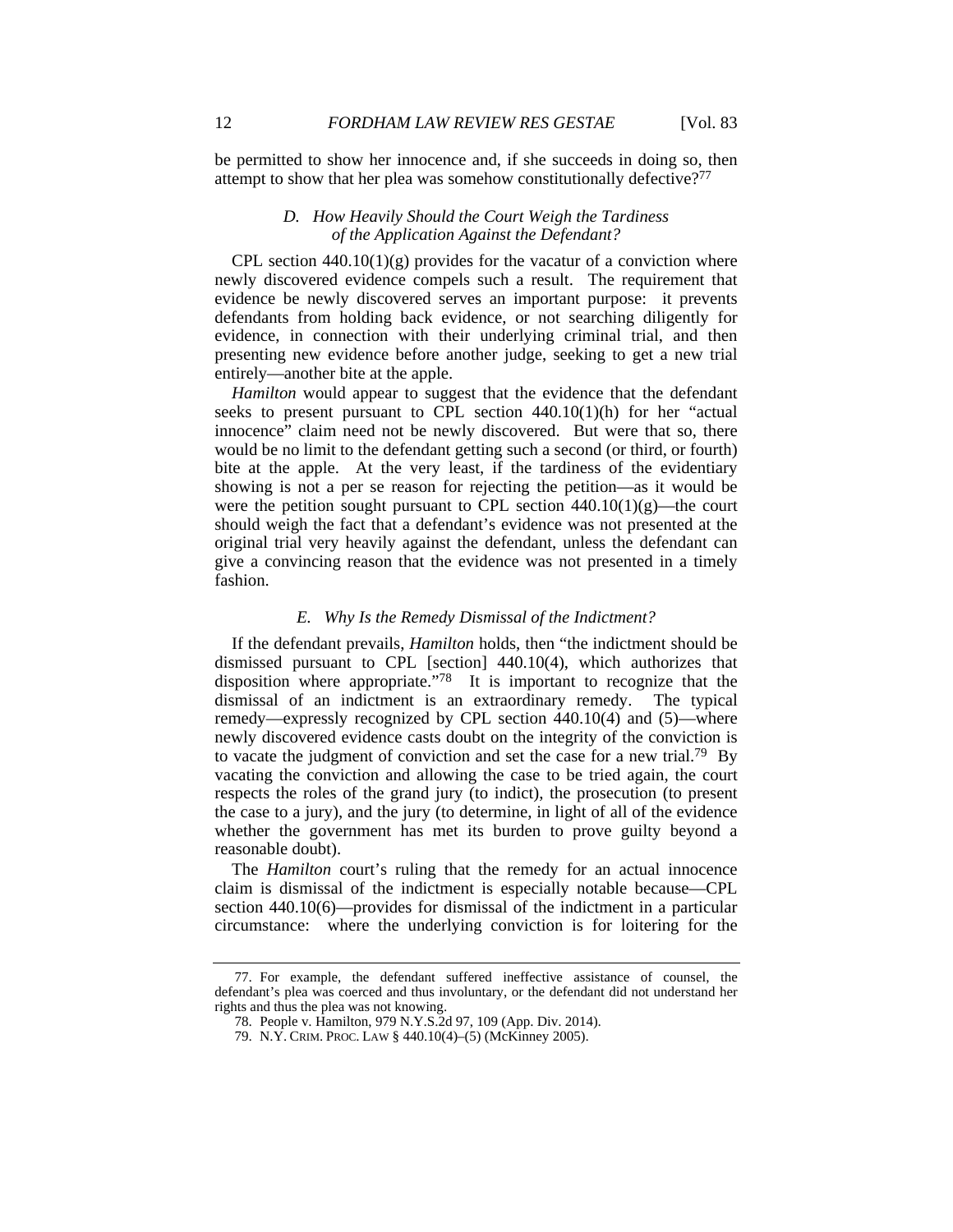purpose of engaging in prostitution or engaging in prostitution, and the defendant is the victim of a sex-trafficking crime.<sup>80</sup> That provision makes perfect sense, because one who is a victim of sex trafficking should not be criminally responsible for engaging in prostitution. The point, though, is that the legislature carefully distinguished between instances (the vast majority) in which a judgment must be vacated and the instance (prostitution by a sex-trafficking victim), where not only must the judgment be vacated, but the charging instrument must be dismissed as well. The legislature did not provide for mandatory dismissal of the charging instrument where the defendant's petition asserted an actual innocence claim under CPL section 440.10(1)(h).

What justification is there for the extraordinary remedy of dismissal of the indictment? The only explanation can be that the evidence presented to the court determining actual innocence is so overwhelming that it is clear that no juror could find that the defendant was guilty of the crime charged in the indictment, and that any prosecution would necessarily result in an order of dismissal. And this makes sense: if the evidence were such that the defendant *could not* be found guilty, then there is no reason to make him sit through the ordeal of a trial. Dismissal of the indictment is the proper remedy.

Almost. There are at least two problems with the explanation. The first is a practical one: in many cases, it will be exceedingly difficult for the court to be confident that a juror *could not* find that the defendant was guilty. There will be some cases where this standard is met. DNA exonerations come immediately to mind, but after those, there are very few. If one were to take the standard seriously—and it must be taken seriously then any actual innocence motion that depends on an interested witness's credibility would have to be denied because it is virtually impossible to say that every juror would believe the interested witness. Yet, that is the standard that would have to be satisfied to dismiss the indictment.

Furthermore, once again the evidentiary standard on actual innocence motions raises complications. What if the court considering the actual innocence motion reaches its decision that the defendant has met his burden by relying on evidence that would be inadmissible at a criminal trial (again, think of the case of the codefendant's confession that exonerates the defendant)? The court cannot answer whether "any reasonable juror would vote to convict the defendant in light of this evidence" when the evidence that the court is considering could not be before the juror.

The ultimate point is not merely a matter of evidentiary sleight of hand, but of the separation of power within the criminal justice system. The actual innocence motion places the court in the place of the jury as the ultimate arbiter of guilt or innocence, and that is an extraordinary place for it to be. One must not overstate the point, for it is not unprecedented for the court to determine innocence; that is precisely what a judgment of acquittal following a verdict is. But such judgments following verdicts are rare.

<sup>80</sup>*. See id.* § 440.10(6).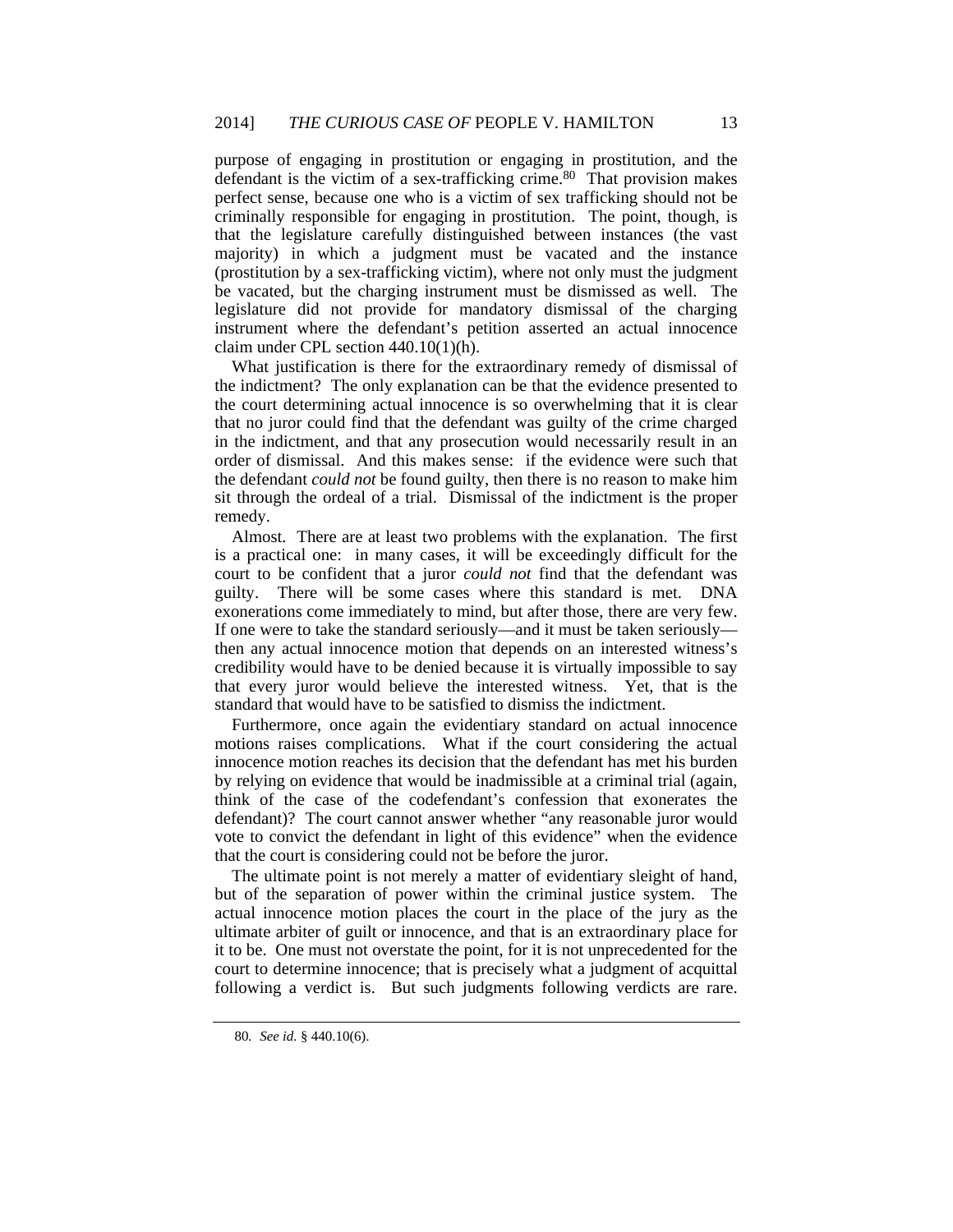Courts must take care that actual innocence judgments that result in the dismissal of indictments are rare, as well.

# *F. How Should the Court Weigh the Evidence That Was Presented at the Underlying Trial?*

According to *Hamilton*, a court hearing an actual innocence claim must weigh the evidence of actual innocence against the weight of guilt. Typically, that evidence will reside in the trial record (assume for the moment that the underlying conviction was obtained pursuant to a trial, not a plea). Therefore a court hearing an actual innocence claim will presumably review the trial record, just as a court considering a newly discovered evidence claim does under CPL section 440.10(1)(g).

This weighing of evidence presents unusual problems, however, because it pits a live witness or witnesses (testifying on the defendant's behalf) against a cold, possibly very old, record. How is a judge to compare live witnesses against witnesses whose demeanors she cannot see, whose tone she cannot hear? It seems that the trial witnesses will be at a distinct disadvantage. Indeed, it is not even clear how the court would go about assessing the weight of the evidence adduced at trial. Would it consider the number of eyewitnesses? Is the evidence stronger if there are three than if there is one? Perhaps, but it would depend on the circumstances of their viewing and the clarity of their testimony. Can the court consider how long it took the jury to reach a verdict? $81$  Is a fast verdict a sign that the evidence was strong, or that the jury was not diligent? Is a longer deliberation a sign that the case was close, or that the jury was thorough? Drawing any inferences from length of deliberation is probably unsound.

Furthermore, there is a lower limit below which the court cannot go in assessing the evidence from the trial. The evidence could not have been *too* weak, for it satisfied the proof beyond a reasonable doubt standard, which was presumably tested not only in the trial court but in the appellate courts as well. Once again, the point is that unless actual innocence hearings are to be opportunities for the courts to usurp entirely the role of the juries, findings of actual innocence must be the rare exception rather than the rule.

The problem of weighing the evidence is especially difficult when the underlying conviction is by a guilty plea. $82$  The evidentiary record in such a case consists solely of a plea allocution. As Justice Scalia asked in a federal habeas case:

[H]ow is the court to determine "actual innocence" . . . where conviction was based upon an admission of guilt? Presumably, the defendant will introduce evidence (perhaps nothing more than his own testimony) showing that he did not "use" a firearm in committing the crime to which

<sup>81</sup>*. See, e.g.,* People v. Bryant, 986 N.Y.S.2d 287, 289 (App. Div. 2014) (in granting motion based on actual innocence, court notes that the jury "deliberated for over 13 hours and, at one point, was deadlocked" implying that the length of deliberation and the deadlocking were the products of relatively weak evidence of guilt).

 <sup>82.</sup> As noted above, many courts have refused to entertain claims of actual innocence following guilty pleas. *See supra* notes 74–75 and accompanying text.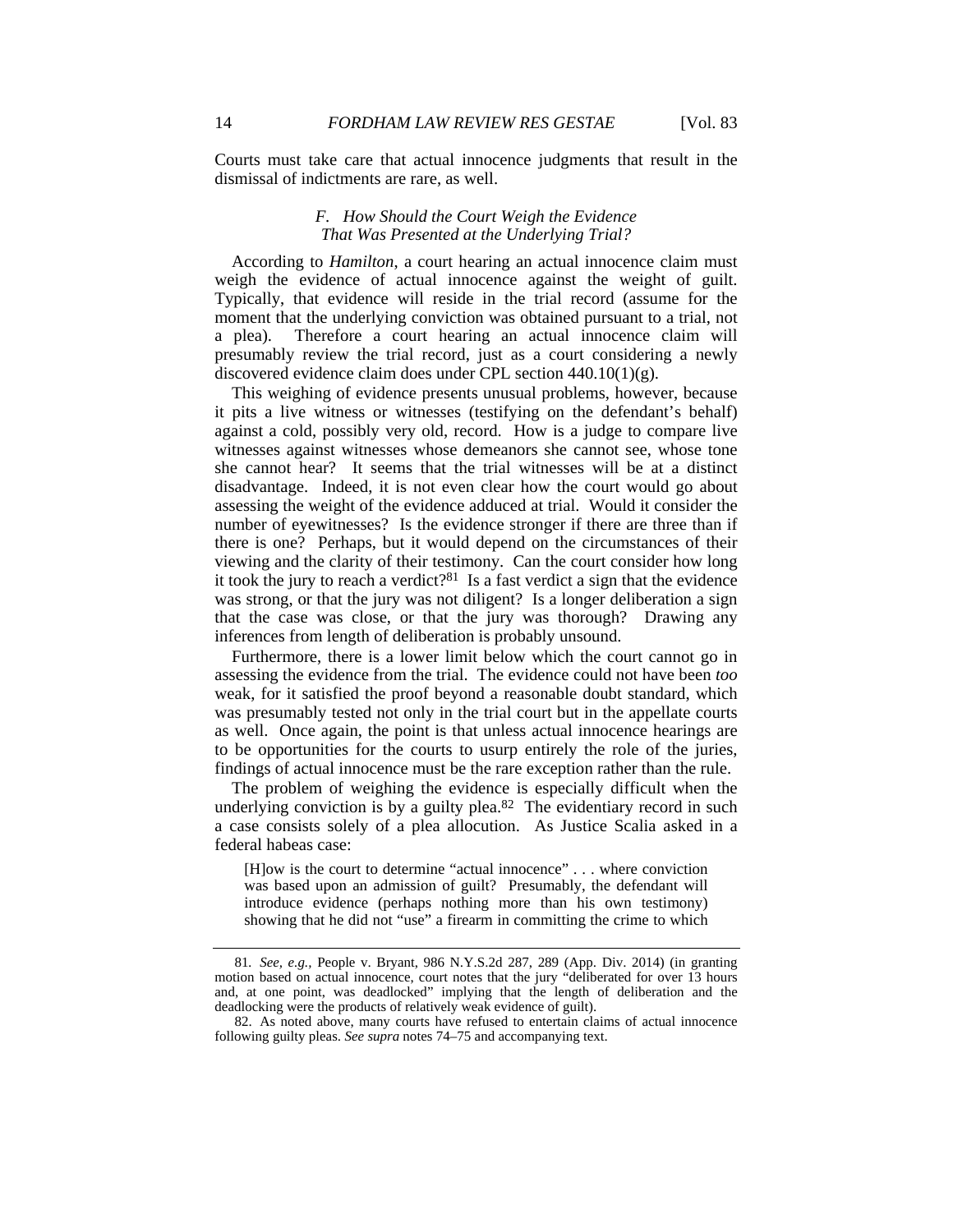he pleaded guilty, and the Government, eight years after the fact, will have to find and produce witnesses saying that he did. This seems to me not to remedy a miscarriage of justice, but to produce one.<sup>83</sup>

# *G. What Must a Defendant Show to Be Entitled to an Evidentiary Hearing?*

*Hamilton* presumes that the defendant will file a petition with some evidence—typically in the form of affidavits—that, if truthful, would establish his innocence. In *Hamilton* itself, for example, there were affidavits from witnesses who had not testified at Hamilton's trial, averring to his alibi.84

Plainly, if the claims in those affidavits were accepted as true, then Hamilton could not be guilty. The question is thus presented: When it is trying to determine whether to hold a hearing on the defendant's actual innocence, must the trial court accept the affidavits as truthful? If the court is required to accept the factual averments in the affidavits as truthful then it would appear that the court would have no choice but to order a hearing. The upshot will be that every case in which the defendant files a facially plausible claim of actual innocence will result in a hearing. But that answer would likely lead to chaos because virtually every conviction in which the defendant receives a lengthy period of incarceration would result in protracted actual innocence hearings long after the conviction. The criminal justice system would grind to a halt.

So, how can a court decide whether a hearing is warranted? Witnesses often recant their testimony, and the law is clear that such recantations are given slight weight by the courts.85 How can a court decide—based on affidavits only—whether a recantation is valid? New witnesses, even biased ones, might be found to submit affidavits that support the defendant's innocence—the new witness may "recall," for example, that he was with the defendant at the time of the crime, or he overheard someone else admitting to the crime and exonerating the defendant, many years later. It is apparent that courts must apply some level of scrutiny to the affidavits that defendants will submit in their efforts to obtain an actual innocence hearing, but defining the level of scrutiny may prove to be a very difficult task.

# *H. Whither the Procedural Bars?*

Defendants are absolutely barred from asserting claims that they could have made—or that they made and lost—on appeal.86 *Hamilton* held that because the actual innocence claim was based on evidence that had not been

 <sup>83.</sup> Bousley v. United States, 523 U.S. 614, 631 (1998) (Scalia, J., dissenting).

<sup>84</sup>*. See* People v. Hamilton, 979 N.Y.S.2d 97, 100–01 (App. Div. 2014).

<sup>85</sup>*. See, e.g.*, People v. Smalls, 894 N.Y.S.2d 791, 793 (App. Div. 2010) ("It is well established that recantation evidence is inherently unreliable . . . ." (internal quotation and citations omitted)).

<sup>86</sup>*. See* N.Y. CRIM. PROC. LAW § 440.10(2)(a), (c) (McKinney 2005); *see also supra*  note 13 and accompanying text*.*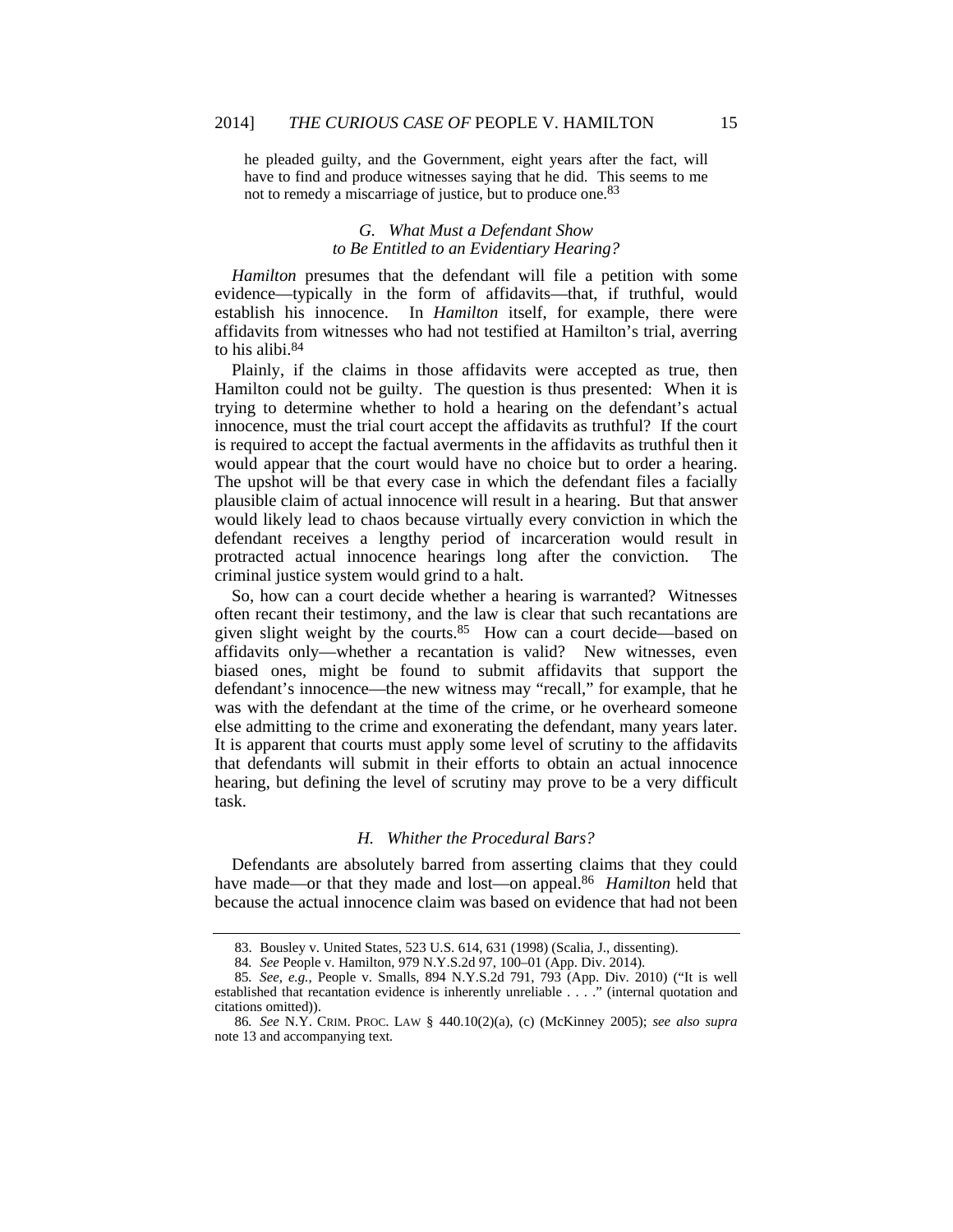presented at trial, the claim could not have been asserted on direct appeal, and therefore these provisions did not apply.87 As to the discretionary bars of CPL section 440.10(3), the appellate court found that "there is no reason why the courts may not consider a credible claim of actual innocence in the exercise of discretion."88

But that leaves a question: *Could* a trial court, in the exercise of its discretion, determine that the discretionary bars apply even to a claim of actual innocence? In particular, one of the discretionary grounds on which a court might stand to deny a claim is that it was raised on a previous petition or could have been.89 *Hamilton* held that it was not an abuse of discretion for a court to hear a claim of actual innocence notwithstanding that the discretionary bars might apply. It left open the question, however, whether it would be an abuse of the court's discretion to refuse to hear such a claim where the discretionary bar applied.

# *I. Is There a Sound Basis for the "Clear and Convincing Evidence" Burden of Proof?*

Following the federal case law, and the cases from other states, *Hamilton* imposed the burden on the defendant to establish his actual innocence by "clear and convincing" evidence.90 The problem with that holding is that it contradicts express statutory language, for CPL section 440 is very clear: section 440.30(6) provides that on any collateral attack "the defendant has the burden of proving by a preponderance of the evidence every fact essential to support the motion."91

*Hamilton* notes CPL section 440.30(6) but summarily distinguished it, stating that while that section applied a preponderance of the evidence standard, "with respect to a claim of actual innocence, as distinguished from a specific constitutional violation, a constitutional violation occurs only if there is clear and convincing evidence that the defendant is innocent."<sup>92</sup> In support, the court cited authority from other states or the opinions of trial level courts in New York.<sup>93</sup> The authority for the proposition is therefore still unclear.

## **CONCLUSION**

Actual innocence is hard to resist. It is impossible not to feel outraged on behalf of those who are shown, indisputably, to have been wrongly convicted. DNA exonerations are blessings to justice.

And yet there must be finality to our system of criminal justice. Convictions must be final *sometime*. To allow extensive relitigation would

<sup>87</sup>*. See Hamilton*, 979 N.Y.S.2d at 103–04; *see also supra* note 29 and accompanying text.

<sup>88</sup>*. Hamilton*, 979 N.Y.S.2d at 104.

<sup>89</sup>*. See* N.Y. CRIM. PROC. LAW § 440.10(3)(b)–(c).

<sup>90</sup>*. See Hamilton*, 979 N.Y.S.2d at 105, 109.

 <sup>91.</sup> N.Y. CRIM. PROC. LAW § 440.30(6).

<sup>92</sup>*. Hamilton*, 979 N.Y.S.2d at 108.

<sup>93</sup>*. Id.* (citing cases).